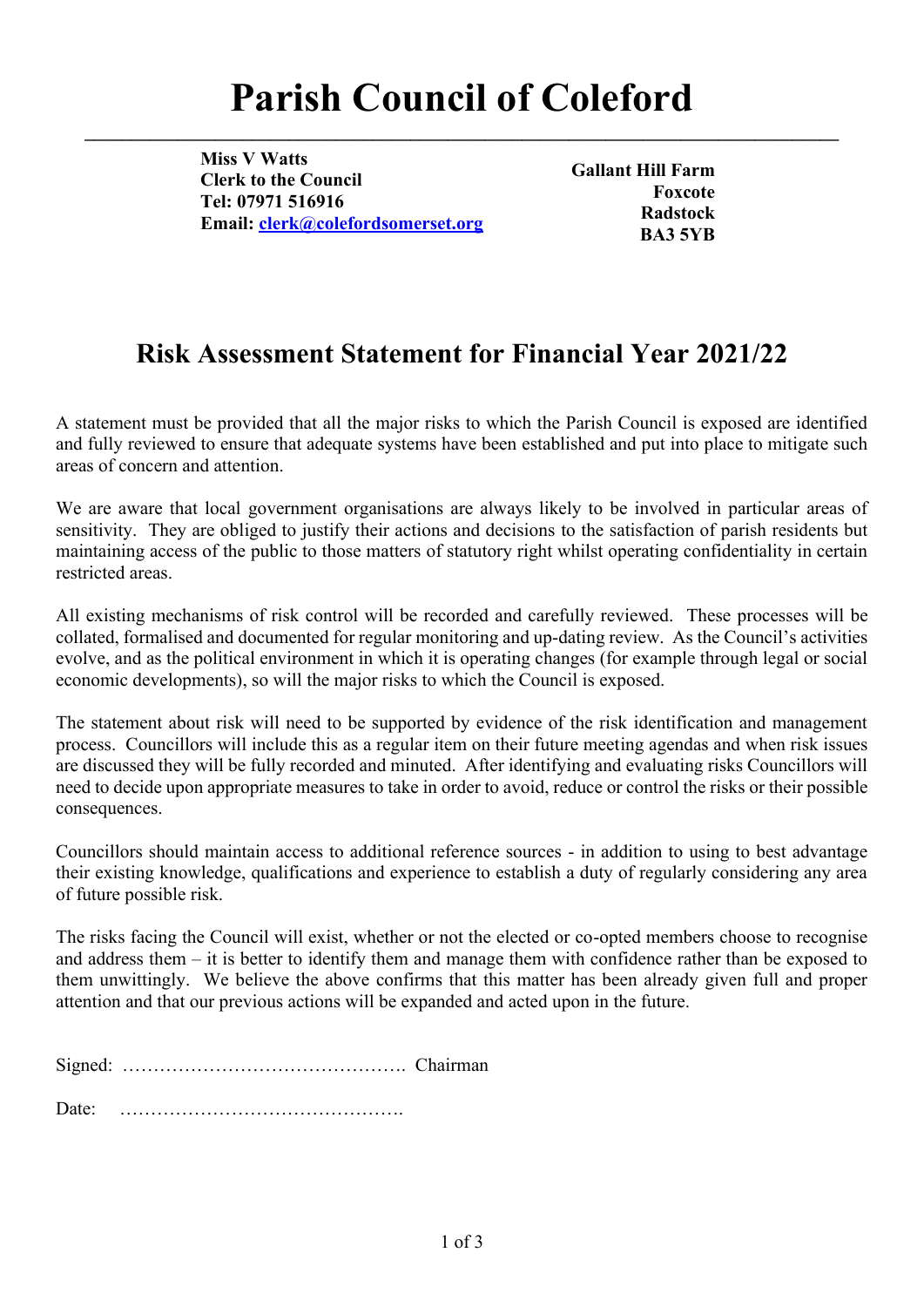**\_\_\_\_\_\_\_\_\_\_\_\_\_\_\_\_\_\_\_\_\_\_\_\_\_\_\_\_\_\_\_\_\_\_\_\_\_\_\_\_\_\_\_\_\_\_\_\_\_\_\_\_\_\_\_\_\_\_\_\_\_\_\_\_\_\_\_\_\_\_\_\_\_\_\_\_\_\_\_\_\_**

**Miss V Watts Clerk to the Council Tel: 07971 516916 Email: [clerk@colefordsomerset.org](mailto:clerk@colefordsomerset.org)**

**Gallant Hill Farm Foxcote Radstock BA3 5YB**

### **Risk Identification**

| <b>Risk</b>                                                                                                                                      | <b>Internal Control - Action Required</b>                                                                                                                                                                                     | <b>Managing Risk</b>                                                                                                                                        |
|--------------------------------------------------------------------------------------------------------------------------------------------------|-------------------------------------------------------------------------------------------------------------------------------------------------------------------------------------------------------------------------------|-------------------------------------------------------------------------------------------------------------------------------------------------------------|
| Protection of physical<br>assets owned by the council<br>- building, furniture,<br>equipment (loss or damage)                                    | Up to date register of assets<br>$\bullet$<br>Regular maintenance arrangements<br>$\bullet$<br>Annual review of adequacy of insurance<br>$\bullet$<br>cover<br>Report any problems to Councillors<br>$\bullet$<br>immediately | Insurance taken out                                                                                                                                         |
| Risk of damage or injury to<br>third party property or<br>individuals as a<br>consequence of the council<br>providing amenities to the<br>public | Regular inspection of equipment and<br>$\bullet$<br>maintenance<br>Headstones in cemetery checked for<br>$\bullet$<br>safety every five years<br>Annual inspection of trees<br>$\bullet$                                      | Insurance taken out<br>- public liability<br>Ensure that<br>maintenance<br>conducted<br>Code of practice in<br>place for contractors<br>working at Cemetery |
| Risk to volunteers (Litter<br>picks etc)                                                                                                         | Ensure that guidance is given for each<br>$\bullet$<br>role on how to stay safe and that<br>volunteers sign to confirm receipt.                                                                                               | <b>Ensure Volunteers</b><br>sign for receipt of<br>guidance.<br>Provide Hi vis<br>jackets to each<br>volunteer.<br>Insurance taken out                      |
| Loss of money through<br>theft or dishonesty                                                                                                     | Close monitoring of expenditure<br>$\bullet$<br>All payments require supporting<br>paperwork<br>Appointed Councillor checks validity of<br>invoice<br>Three signatories required for each<br>cheque                           | Insurance taken out<br>- fidelity guarantee                                                                                                                 |
| Cash misappropriated                                                                                                                             | No cash transactions<br>$\bullet$<br>Precept received by Auto Transfer<br>VAT refund received by Auto Transfer<br>٠<br>Grants received by cheque or Auto Transfer                                                             | Insurance taken out<br>- fidelity guarantee                                                                                                                 |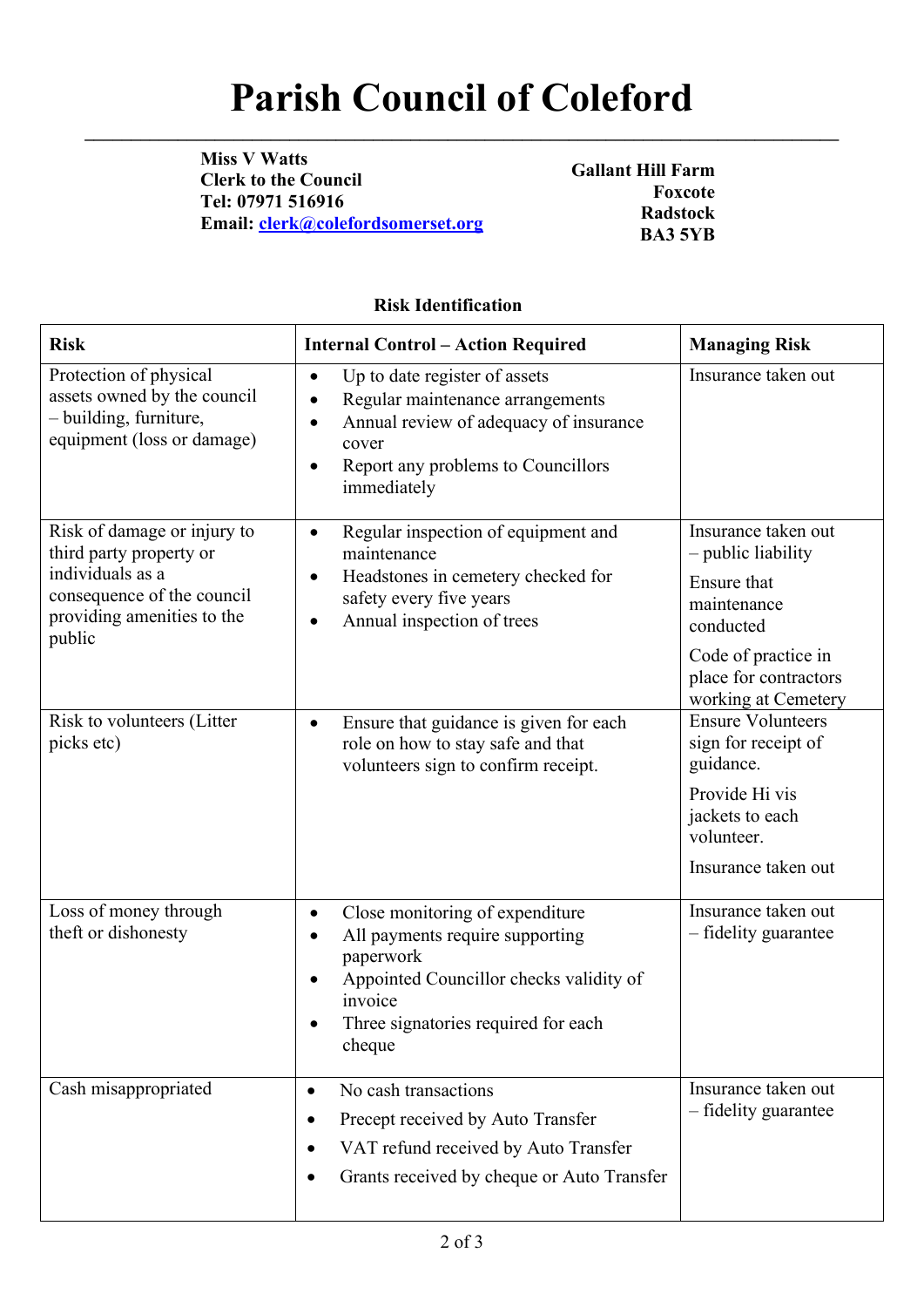**\_\_\_\_\_\_\_\_\_\_\_\_\_\_\_\_\_\_\_\_\_\_\_\_\_\_\_\_\_\_\_\_\_\_\_\_\_\_\_\_\_\_\_\_\_\_\_\_\_\_\_\_\_\_\_\_\_\_\_\_\_\_\_\_\_\_\_\_\_\_\_\_\_\_\_\_\_\_\_\_\_**

**Miss V Watts Clerk to the Council Tel: 07971 516916 Email: [clerk@colefordsomerset.org](mailto:clerk@colefordsomerset.org)**

**Gallant Hill Farm Foxcote Radstock BA3 5YB**

| Payments misappropriated                                |                                                                                                                                                                                 | Insurance taken out                          |
|---------------------------------------------------------|---------------------------------------------------------------------------------------------------------------------------------------------------------------------------------|----------------------------------------------|
|                                                         | No cash payments<br>$\bullet$                                                                                                                                                   |                                              |
|                                                         | All cheques agreed by full Council                                                                                                                                              | - fidelity guarantee                         |
|                                                         | No blank cheques signed<br>٠                                                                                                                                                    |                                              |
|                                                         | Cheques signed by three Councillors                                                                                                                                             |                                              |
|                                                         | Cheque stubs initialled                                                                                                                                                         |                                              |
|                                                         | Invoices initialled by cheque signatories<br>$\bullet$                                                                                                                          |                                              |
|                                                         | Clerk makes monthly expenses claims                                                                                                                                             |                                              |
|                                                         | All payments minuted<br>$\bullet$                                                                                                                                               |                                              |
|                                                         |                                                                                                                                                                                 |                                              |
| Short/long term loss of Clerk                           | A volunteer would be called for from among the<br>Councillors to act as temporary Clerk. (It is<br>understood that a Councillor cannot be in the<br>employment of the Council). |                                              |
| Loss of Electronic Records                              | Back-up of the Council's records onto an external<br>hard drive are completed weekly and held by the<br>Clerk.                                                                  |                                              |
|                                                         | All important documents also held in hard copy.                                                                                                                                 |                                              |
| Chairman or Clerk misuse<br>access to internet banking. | No payments to be made unless authorised<br>$\bullet$<br>at Parish Council meeting                                                                                              | Insurance taken out -<br>fidelity guarantee. |
|                                                         | Bank reconciliation checked by a non-<br>$\bullet$<br>signatory at every Parish Council meeting                                                                                 |                                              |
|                                                         | Chairman and Clerk to log on periodically<br>$\bullet$<br>each month to monitor account                                                                                         |                                              |

### **General Controls**

The Annual Budget is agreed before Precepting.

An Independent Internal Auditor has been appointed; the Internal Audit Systems are reviewed annually.

All Councillors are aware of their responsibilities and have completed Registrations of Interests.

The Council has insurance cover to include Fidelity, Officials Indemnity and Employers Liability.

#### **Documents**

Council's records are stored in the Clerks home.